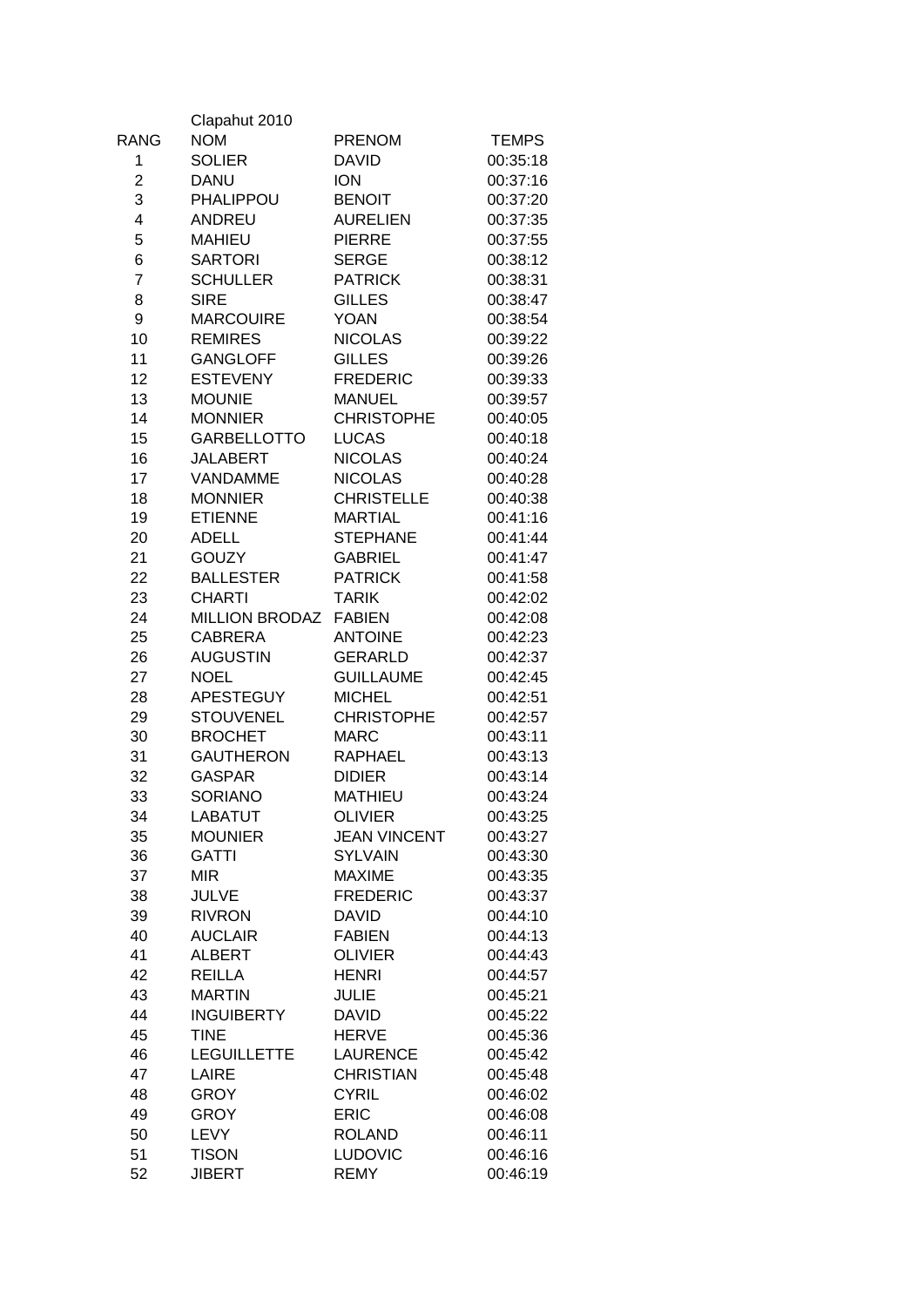| 53       | <b>PUCHE</b>          | <b>MICHEL</b>      | 00:46:23 |
|----------|-----------------------|--------------------|----------|
| 54       | <b>CALVET</b>         | <b>SEBASTIEN</b>   | 00:46:26 |
| 55       | <b>PONS</b>           | <b>PATRICK</b>     | 00:46:29 |
| 56       | <b>MILLION BRODAZ</b> | <b>MICHEL</b>      | 00:46:42 |
| 57       | <b>STOLICNA</b>       | <b>ZUZANA</b>      | 00:46:53 |
| 58       | <b>STOLICNA</b>       | <b>MARTIN</b>      | 00:46:55 |
| 59       | <b>BEDENE</b>         | <b>OLIVIER</b>     | 00:47:10 |
| 60       | CHAPEAU               | <b>ERIC</b>        | 00:47:21 |
| 61       | <b>ANDRE</b>          | <b>EMMANUEL</b>    | 00:47:35 |
| 62       | <b>PARRA</b>          | <b>ELIA</b>        | 00:47:37 |
| 63       | <b>PICHARDIE</b>      | <b>JORICK</b>      | 00:47:48 |
| 64       | <b>AXELSSON</b>       | <b>KARL</b>        | 00:47:50 |
| 65       | <b>MARKSTROM</b>      | <b>JOHAN</b>       | 00:47:53 |
| 66       | <b>AUBAILLY</b>       | <b>CHRISTOPHE</b>  | 00:47:56 |
| 67       | <b>MEUNIER</b>        | <b>REGIS</b>       | 00:48:02 |
| 68       | <b>ALEMANY</b>        | <b>JEROME</b>      | 00:48:07 |
| 69       | <b>CHAUBET</b>        | <b>JEAN MICHEL</b> | 00:48:11 |
| 70       | <b>PETIT</b>          | <b>PASCAL</b>      | 00:48:29 |
| 71       | <b>LEDOYEN</b>        | <b>BENOIST</b>     | 00:48:37 |
| 72       | <b>RAMON</b>          | <b>FREDERIC</b>    | 00:48:41 |
| 73       | <b>ICHE</b>           | Patrice            | 00:48:57 |
| 74       | <b>CHENE</b>          | <b>ALAIN</b>       | 00:49:03 |
| 75       | <b>COMBES</b>         | <b>CHRISTIAN</b>   | 00:49:05 |
| 76       | <b>AXELSSON</b>       | <b>CATARINA</b>    | 00:49:09 |
| 77       | <b>KHICHANE</b>       | <b>MOHAMED</b>     | 00:49:16 |
| 78       | <b>GROSROYAT</b>      | <b>PHILIPPE</b>    | 00:49:20 |
| 79       | <b>SILVESTRI</b>      | <b>GERARD</b>      | 00:49:24 |
| 80       | LAIRE                 | <b>JACKIE</b>      | 00:49:31 |
|          | <b>BUIGUES</b>        | <b>JEREMY</b>      | 00:49:35 |
| 81<br>82 | <b>STRAZZEICA</b>     | <b>PATRICE</b>     | 00:49:37 |
| 83       | <b>BORDAS</b>         | <b>KARINE</b>      | 00:49:39 |
| 84       | <b>BORDAS</b>         | <b>YVAN</b>        | 00:49:40 |
| 85       | <b>ROBINET</b>        | <b>PHILIPPE</b>    | 00:49:42 |
|          | <b>IZARD</b>          | <b>AYMERIC</b>     |          |
| 86       | <b>ROUEILLE</b>       |                    | 00:49:47 |
| 87       |                       | <b>ARNAUD</b>      | 00:49:54 |
| 88       | <b>LLOMBART</b>       | <b>KARINE</b>      | 00:49:56 |
| 89       | <b>MICHELON</b>       | <b>OLIVIER</b>     | 00:50:05 |
| 90       | <b>BOURDAIRE</b>      | <b>FRANCOIS</b>    | 00:50:08 |
| 91       | <b>BONNIN</b>         | <b>MICHEL</b>      | 00:50:17 |
| 92       | <b>LLOMBART</b>       | <b>NICOLAS</b>     | 00:50:27 |
| 93       | <b>BEN</b>            | <b>ABDESLEM</b>    | 00:50:30 |
| 94       | <b>COBOS</b>          | <b>SYLVIE</b>      | 00:50:32 |
| 95       | <b>MILHAU</b>         | <b>DIDIER</b>      | 00:50:34 |
| 96       | PI                    | <b>VALERIE</b>     | 00:50:37 |
| 97       | <b>SANTANAC</b>       | <b>LAURENCE</b>    | 00:50:39 |
| 98       | LAUZERAC              | <b>JULIEN</b>      | 00:50:44 |
| 99       | <b>CLERGUES</b>       | <b>YVES</b>        | 00:50:46 |
| 100      | <b>JAQUE</b>          | <b>JEAN PIERRE</b> | 00:50:48 |
| 101      | <b>ESTEVENY</b>       | <b>LOUIS</b>       | 00:50:50 |
| 102      | <b>AUGUSTIN</b>       | <b>STEPHANE</b>    | 00:50:53 |
| 103      | <b>CHAUBET</b>        | <b>VIRGINIE</b>    | 00:50:57 |
| 104      | <b>HERARD</b>         | <b>ALAIN</b>       | 00:50:59 |
| 105      | <b>ESCALIER</b>       | <b>VALERIE</b>     | 00:51:04 |
| 106      | <b>LESNIK</b>         | <b>FRANCK</b>      | 00:51:06 |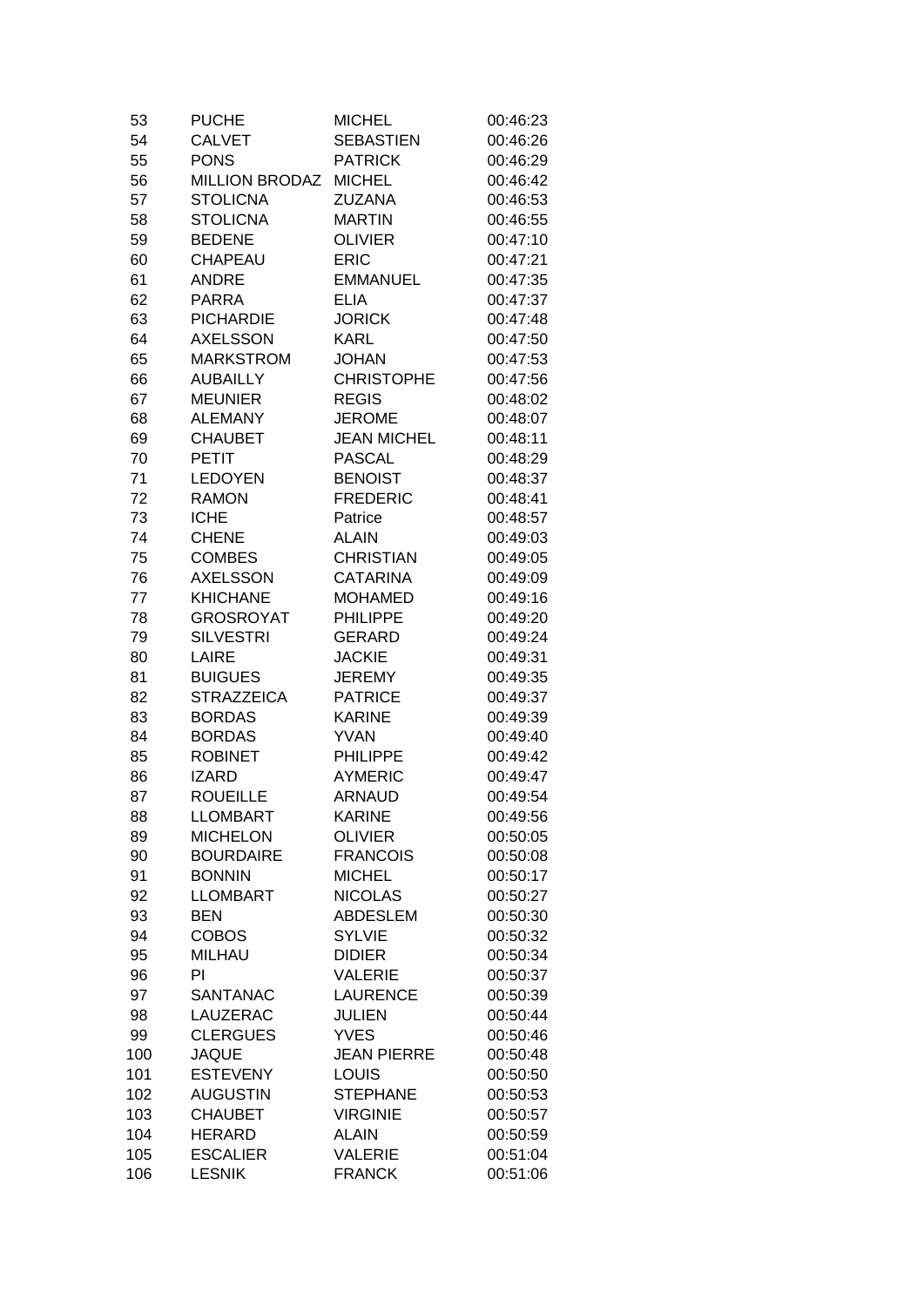| 107 | MIR                 | <b>VERONIQUE</b>     | 00:51:44 |
|-----|---------------------|----------------------|----------|
| 108 | <b>CHARNIEN</b>     | <b>HELENE</b>        | 00:51:50 |
| 109 | <b>BRIGASCO</b>     | SAMUEL               | 00:52:01 |
| 110 | <b>BELGARRIC</b>    | <b>OLIVIER</b>       | 00:52:17 |
| 111 | <b>SAUTIER</b>      | <b>SYLVAIN</b>       | 00:52:29 |
| 112 | AURE                | <b>JEREMY</b>        | 00:52:31 |
| 113 | <b>DOSIERE</b>      | <b>LAURENT</b>       | 00:52:34 |
| 114 | <b>WATREMEZ</b>     | <b>ERWAN</b>         | 00:52:35 |
| 115 | <b>GARCIA</b>       | <b>ANTOINE</b>       | 00:52:36 |
| 116 | CANUT               | <b>SERGE</b>         | 00:52:45 |
| 117 | <b>SAQUE</b>        | <b>ANNICK</b>        | 00:52:49 |
| 118 | <b>ABBRACCHIO</b>   | <b>JEAN</b>          | 00:53:13 |
| 119 | <b>FAURIE</b>       | <b>CLAIRE</b>        | 00:53:17 |
| 120 | <b>MONE</b>         | <b>LAURENT</b>       | 00:53:18 |
| 121 | <b>DUVAL</b>        | <b>TONY</b>          | 00:53:19 |
| 122 | <b>GARCIA</b>       | <b>XAVIER</b>        | 00:53:20 |
| 123 | <b>AZEMA</b>        | <b>JEAN ROCH</b>     | 00:53:23 |
| 124 | <b>FALCOZ</b>       | <b>JEAN MARIE</b>    | 00:53:34 |
|     | <b>GORGONI</b>      |                      |          |
| 125 |                     | <b>JEAN CLAUDE</b>   | 00:53:36 |
| 126 | <b>VILA</b>         | <b>SEBASTIEN</b>     | 00:54:16 |
| 127 | <b>DENAT</b>        | <b>JONATHAN</b>      | 00:54:17 |
| 128 | VALVERDE            | <b>MARC</b>          | 00:54:19 |
| 129 | <b>MASSOT</b>       | <b>GERALDINE</b>     | 00:54:44 |
| 130 | <b>MEIJE</b>        | <b>DIDIER</b>        | 00:54:56 |
| 131 | <b>BARROT</b>       | <b>DAVID</b>         | 00:55:01 |
| 132 | <b>SANCHEZ PINA</b> | <b>FREDERIC</b>      | 00:55:03 |
| 133 | <b>HERARD</b>       | <b>VERONIQUE</b>     | 00:55:05 |
| 134 | <b>SENTOST</b>      | <b>GILLES</b>        | 00:55:48 |
| 135 | <b>LALICHE</b>      | LOIC                 | 00:56:02 |
| 136 | <b>TRANIER</b>      | <b>FABRICE</b>       | 00:56:05 |
| 137 | <b>AURIOL</b>       | <b>THIERRY</b>       | 00:56:08 |
| 138 | <b>LINDBERG</b>     | <b>MARIE</b>         | 00:56:10 |
| 139 | <b>MARKSTROM</b>    | <b>ELISABET</b>      | 00:56:12 |
| 140 | <b>GROSROYAT</b>    | <b>ISABELLE</b>      | 00:56:13 |
| 141 | <b>QUEJEVEUR</b>    | <b>RAYMOND</b>       | 00:56:17 |
| 142 | <b>DEJEAN</b>       | <b>CELINE</b>        | 00:56:19 |
| 143 | <b>CHOTARD</b>      | <b>JEAN FRANCOIS</b> | 00:56:21 |
| 144 | <b>RUIZ</b>         | <b>VALERIE</b>       | 00:56:25 |
| 145 | PETIT               | <b>LAURENT</b>       | 00:56:32 |
| 146 | <b>INZA</b>         | <b>STEPHANIE</b>     | 00:57:17 |
| 147 | <b>ALDEBERT</b>     | <b>YVES</b>          | 00:57:44 |
| 148 | <b>FRATICOLA</b>    | <b>PAUL</b>          | 00:57:48 |
| 149 | <b>BOUSSUGE</b>     | <b>MARINE</b>        | 00:57:54 |
| 150 | <b>OLNIEZ</b>       | <b>BENOIT</b>        | 00:57:58 |
| 151 | <b>GRANIZO</b>      | <b>MICHEL</b>        | 00:58:11 |
| 152 | <b>GALAUP</b>       | <b>CHRISTOPHE</b>    | 00:58:44 |
| 153 | <b>CABANIE</b>      | <b>MATHIEU</b>       | 00:59:25 |
| 154 | <b>BORRIGLIONNE</b> | <b>HENTI</b>         | 00:59:31 |
| 155 | <b>PETIT</b>        | <b>JEAN PAUL</b>     | 00:59:36 |
| 156 | <b>LECONTE</b>      | <b>ALAIN</b>         | 00:59:37 |
| 157 | <b>BARTHES</b>      | <b>PIERRE</b>        | 00:59:46 |
| 158 | <b>LIMOUZI</b>      | <b>MARIE CLAIRE</b>  | 00:59:52 |
| 159 | <b>BERTON</b>       | <b>NOEMIE</b>        | 01:00:13 |
| 160 | <b>GOURGON</b>      | <b>OLIVIER</b>       | 01:00:15 |
|     |                     |                      |          |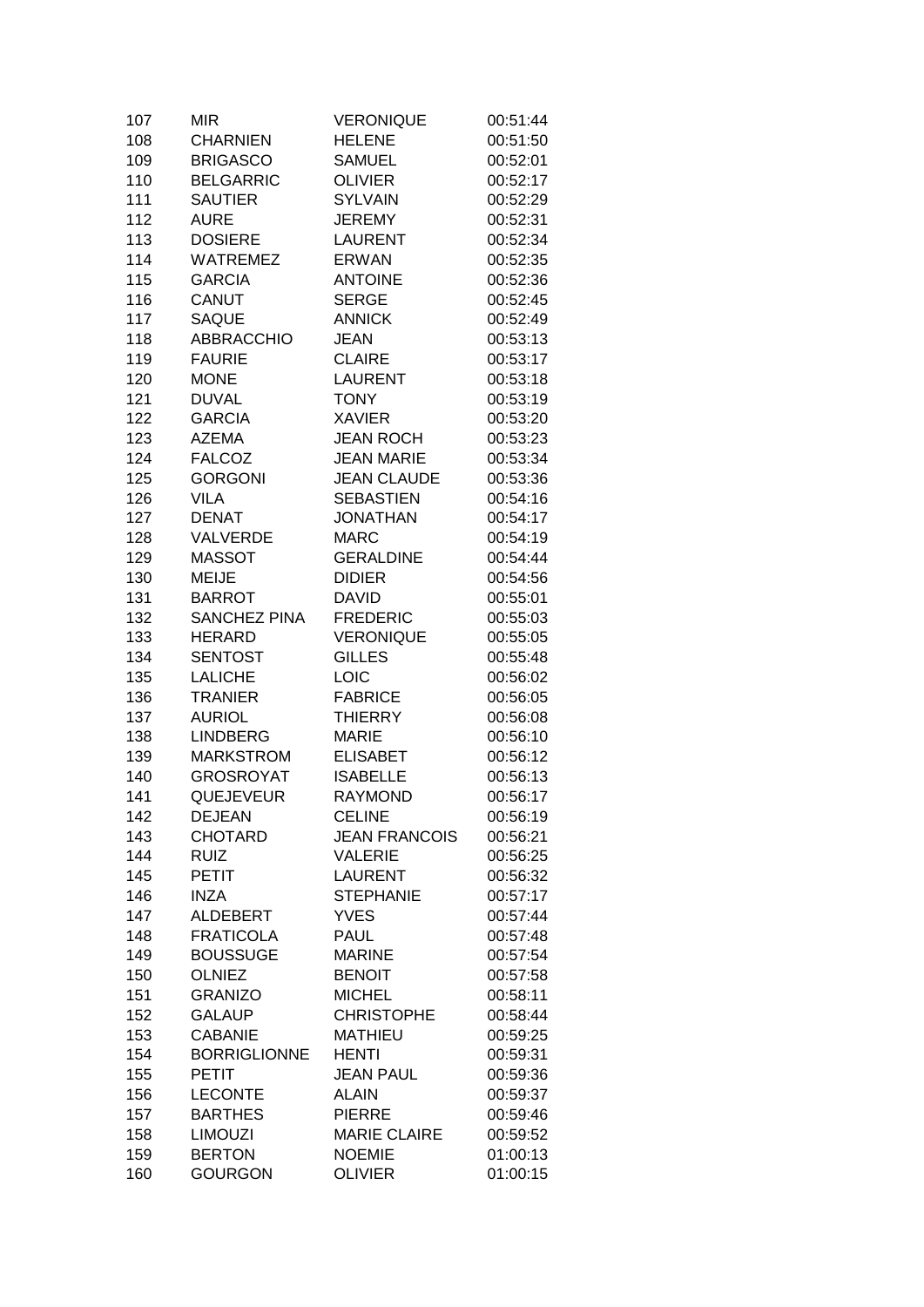| 161 | <b>CABANIE</b>      | <b>LAURENT</b>       | 01:00:24 |
|-----|---------------------|----------------------|----------|
| 162 | <b>CORSALETTI</b>   | <b>SELENA</b>        | 01:00:31 |
| 163 | <b>CABANIE</b>      | <b>MICHEL</b>        | 01:00:33 |
| 164 | <b>VAILS</b>        | <b>JEAN FRANCOIS</b> | 01:00:35 |
| 165 | <b>LAVIGNE</b>      | <b>ANDRE</b>         | 01:00:39 |
| 166 | <b>ESPARRE</b>      | <b>ANDRE</b>         | 01:00:47 |
| 167 | <b>RUIZ</b>         | <b>MICHEL</b>        | 01:00:53 |
| 168 | <b>SIFFRE</b>       | <b>SEBASTIEN</b>     | 01:00:59 |
| 169 | <b>ROUCH</b>        | <b>CHRISTEL</b>      | 01:01:10 |
| 170 | <b>ASTIE</b>        | <b>ROSEMARIE</b>     | 01:01:22 |
| 171 | <b>LOUCHART</b>     | <b>VALERIE</b>       | 01:01:24 |
| 172 | <b>DEYMIER</b>      | <b>JEAN MARIE</b>    | 01:01:52 |
| 173 | <b>LORCA</b>        | <b>CEDRIC</b>        | 01:02:03 |
| 174 | <b>MARSY</b>        | <b>HERVE</b>         | 01:02:05 |
| 175 | <b>SANCHEZ PINA</b> | <b>MARC</b>          | 01:02:07 |
| 176 | <b>LESNIK</b>       | <b>CATHERINE</b>     | 01:02:23 |
| 177 | <b>CANGUILHEM</b>   | <b>STEPHANIE</b>     | 01:02:24 |
| 178 | <b>POUJADE</b>      | <b>MATHIEU</b>       | 01:02:26 |
| 179 | <b>CASANOVA</b>     | <b>MICKAEL</b>       | 01:03:31 |
| 180 | <b>LOPEZ</b>        | <b>STEPHANE</b>      | 01:03:32 |
| 181 | <b>BOUSSUGE</b>     | <b>VIRGINIE</b>      | 01:03:41 |
|     | <b>EVALDRE</b>      |                      |          |
| 182 |                     | <b>NADINE</b>        | 01:03:43 |
| 183 | <b>BELLON</b>       | <b>DANIEL</b>        | 01:03:45 |
| 184 | <b>FERNANDEZ</b>    | <b>JUANA</b>         | 01:04:05 |
| 185 | <b>ETIENNE MIRO</b> | <b>CEDRIC</b>        | 01:04:33 |
| 186 | SORIANO             | <b>MICHELE</b>       | 01:04:38 |
| 187 | <b>SORIANO</b>      | <b>DENIS</b>         | 01:04:39 |
| 188 | <b>LLORET</b>       | Anne                 | 01:04:44 |
| 189 | <b>VILLAVERDE</b>   | <b>ELISABETH</b>     | 01:05:19 |
| 190 | <b>ALISON</b>       | <b>ANDRE</b>         | 01:05:44 |
| 191 | <b>PONSA</b>        | <b>NADIA</b>         | 01:05:48 |
| 192 | <b>PONSA</b>        | <b>CYRIL</b>         | 01:05:49 |
| 193 | <b>RICHOU</b>       | <b>MATHIEU</b>       | 01:05:51 |
| 194 | <b>GROSHENY</b>     | <b>SYLVIE</b>        | 01:05:53 |
| 195 | <b>BERTON</b>       | <b>NATHALIE</b>      | 01:06:02 |
| 196 | <b>ZINK</b>         | <b>MAGALIE</b>       | 01:06:11 |
| 197 | <b>FERNANDEZ</b>    | <b>MARCELLE</b>      | 01:06:47 |
| 198 | <b>SCHWEITZER</b>   | <b>CHRISTINE</b>     | 01:07:38 |
| 199 | <b>MOREAU</b>       | <b>JULIA</b>         | 01:07:45 |
| 200 | <b>AUGER</b>        | <b>DAMIEN</b>        | 01:07:46 |
| 201 | <b>CANONGE</b>      | <b>VIRGINIE</b>      | 01:07:49 |
| 202 | <b>ALDEBERT</b>     | <b>ANNE</b>          | 01:07:52 |
| 203 | <b>SANCHEZ</b>      | <b>GAETAN</b>        | 01:07:54 |
| 204 | <b>POUSSET</b>      | <b>CHRISTELLE</b>    | 01:08:07 |
| 205 | <b>REILLA</b>       | <b>REGINE</b>        | 01:08:25 |
| 206 | <b>BERTON</b>       | <b>ALAIN</b>         | 01:08:53 |
| 207 | <b>COUDERE</b>      | <b>DANIEL</b>        | 01:09:51 |
| 208 | <b>BARBASTE</b>     | <b>NATHALIE</b>      | 01:09:57 |
| 209 | <b>EGLESSIES</b>    | <b>CECILE</b>        | 01:09:59 |
| 210 | <b>REY</b>          | <b>OLIVIER</b>       | 01:10:00 |
| 211 | <b>ESCANDE</b>      | <b>MARIE HELENE</b>  | 01:10:26 |
| 212 | <b>SAEZ</b>         | <b>LAURENCE</b>      | 01:10:27 |
| 213 | <b>GARCIA</b>       | <b>ELVIRE</b>        | 01:10:35 |
| 214 | <b>PIERRE</b>       | <b>PATRICK</b>       | 01:11:51 |